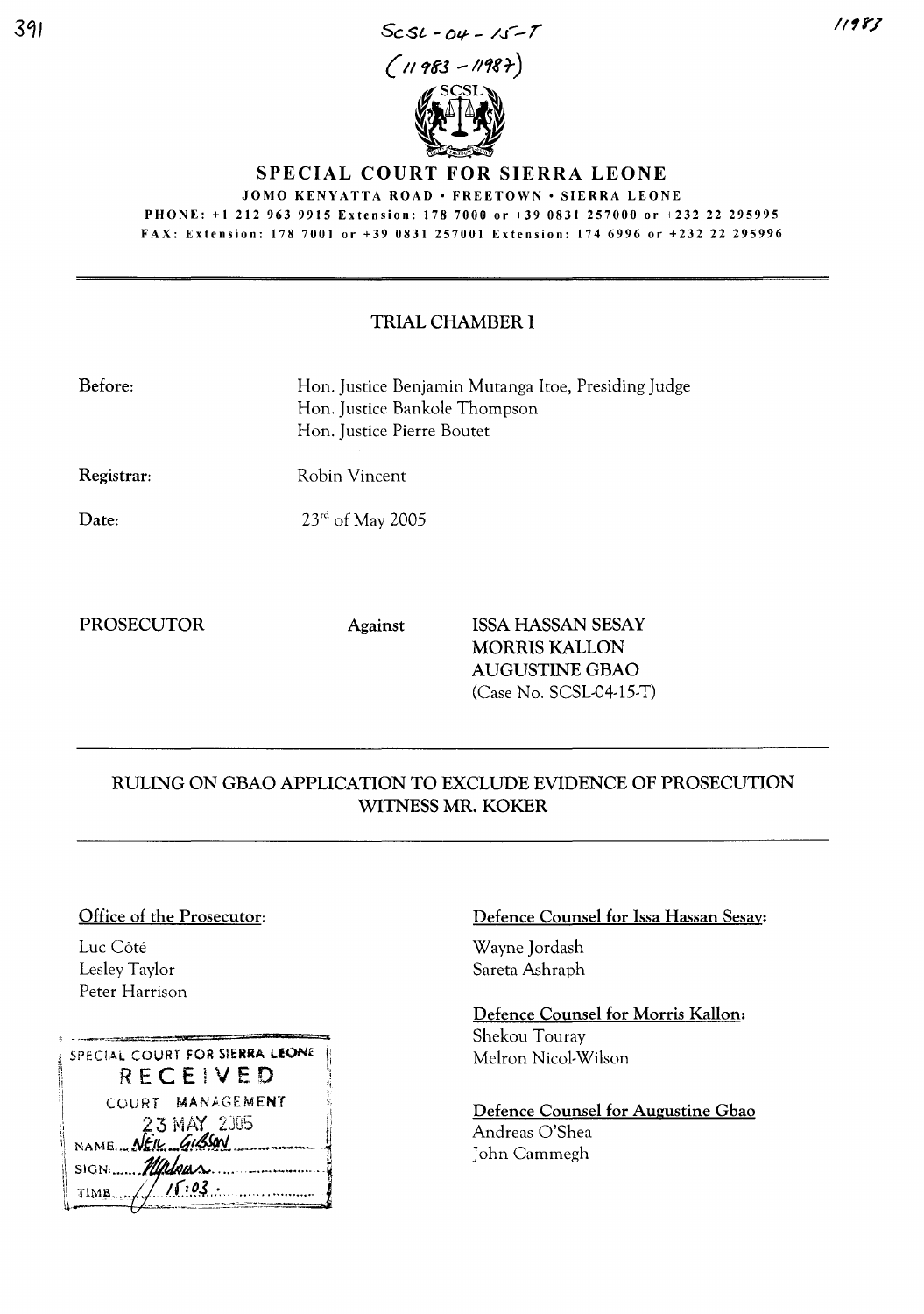TRIAL CHAMBER I ("Trial Chamber I") of the Special Court for Sierra Leone ("Special Court") composed of Hon. Justice Benjamin Mutanga !toe, Presiding Judge, Hon. Justice Bankole Thompson, and Hon. Justice Pierre Boutet;

SEIZED of the oral application made by Counsel for the Third Accused on the 28<sup>th</sup> of April 2005 to exclude a portion of the testimony of Prosecution Witness Mr. Koker;

NOTING the oral response made by the Prosecution and the reply thereto by Defence;

MINDFUL of the provisions of Rule 89 of the Rules of Procedure and Evidence of the Court ("Rules");

MINDFUL that the Chamber indicated that it would take this application under advisement and come out with an appropriate ruling;

NOW CONSIDERS the matter on the basis of the oral submissions of the Parties;

1. On the 28<sup>th</sup> of April 2005 during trial proceedings, Prosecution Witness Mr. Koker testified that when he was in Baoma on his way to Kailahun, Mr. Augustine Gbao took his medicine away from him. He stated that he had been given the ear drops since his ear was bleeding. Mr. Gbao allegedly stated that the medicine was "government property". The Witness also stated that Mr. Gbao was the chief intelligence military officer and the leader of the MIB - military investigation and broadcasting. $<sup>1</sup>$ </sup>

2. At the conclusion of this Witness' testimony, Counsel for Mr. Gbao brought an oral application for the exclusion of this evidence under Rule 89(C) of the Rules. He contended that the evidence that Mr. Gbao had stolen the medicine from the Witness "paints a picture" of the Third Accused as "having a spiteful nature". He submitted that the evidence is prejudicial, but has absolutely no probative value whatsoever and is not relevant to any count in the Indictment. In Response, the Prosecution submitted that the incident may be evidence of looting and thus is relevant and may have probative value.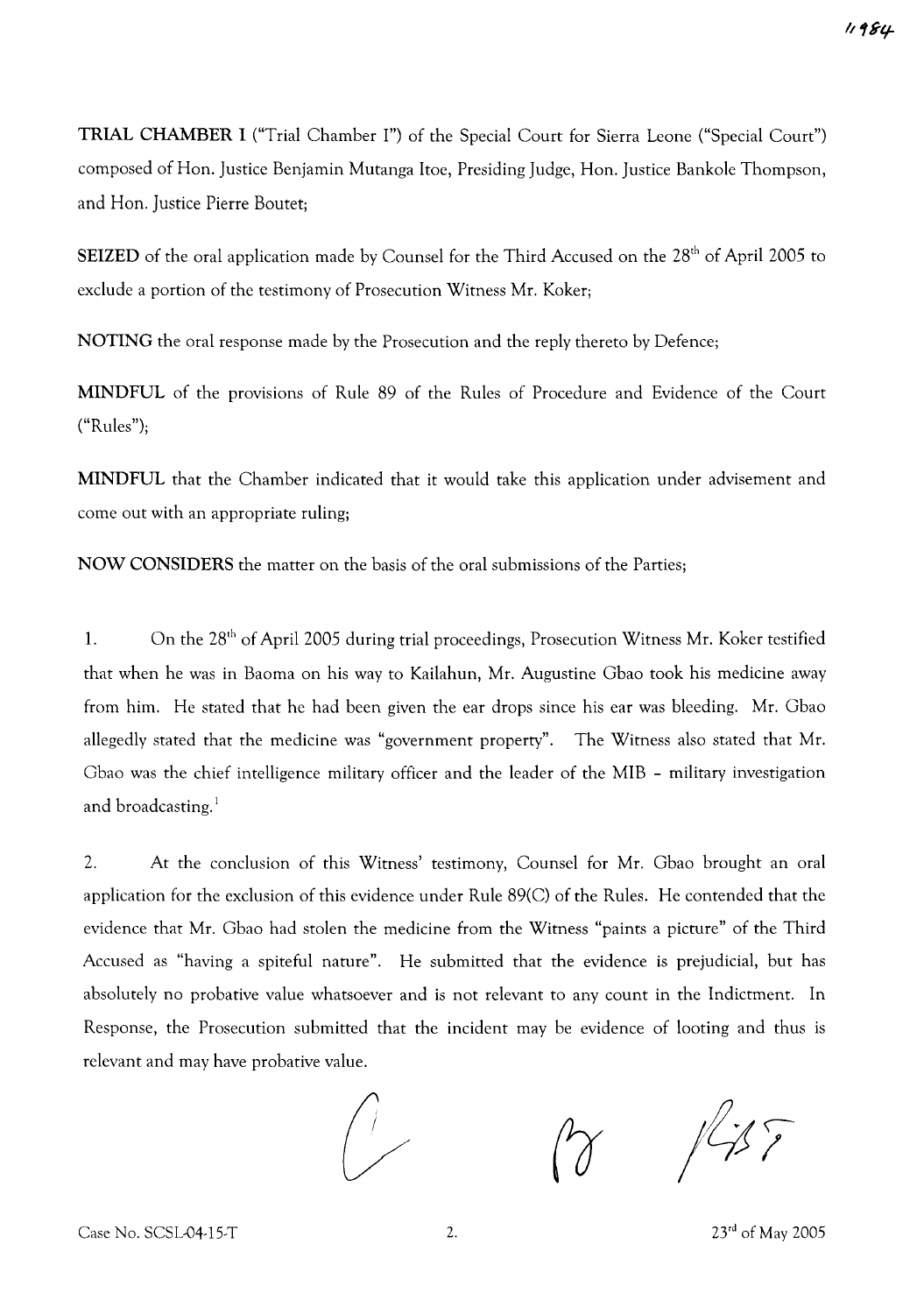### 3. Rule 89 of the Rules provides that:

- (A) The rules of evidence set forth in this Section shall govern the proceedings before the Chambers. The Chambers shall not be bound by national rules of evidence.
- (B) In cases not otherwise provided for in this Section, a Chamber shall apply rules of evidence which will best favour a fair determination of the matter before it and are consonant with the spirit of the Statute and the general principles of law.
- (C) A Chamber may admit any relevant evidence.

4. Thus, as has often been noted by this Court, the Rules favour a flexible approach to the issue of admissibility of evidence, leaving the issue of weight to be determined when assessing probative value of the totality of the evidence.<sup>2</sup>

5. This view of the law is reinforced by the observation of the Trial Chamber of the International Criminal Tribunal for the Former Yugoslavia that:

> The principle... is one of extensive admissibility of evidence - questions of credibility or authenticity being determined according to the weight given to each of the materials by the judges at the appropriate time.<sup>3</sup>

6. To this effect is Rule 89(c) of our Rules whose object and purpose, gathered from its plain and ordinary meaning, is to vest the Trial Chamber with discretionary power to admit any relevant evidence and to exclude evidence that is not relevant.

7. By parity of reasoning, under Rule 95, the Trial Chamber can exclude evidence where its admission would bring the administration of justice into disrepute. Thus, the Chamber may exercise its discretion under this Rule and under its inherent jurisdiction to exclude evidence where its probative value is manifestly outweighed by its prejudicial effect.

8. However, as this Chamber has already emphasised, evidence is not prejudicial merely because it is incriminating.<sup>4</sup> What is crucial in any such determination, where it is alleged that the probative value of the evidence under scrutiny is outweighed by its prejudicial effect, is whether

 $11980$ 

<sup>&</sup>lt;sup>1</sup> Transcripts of Trial Proceedings, 28 April 2005, pp. 49-51.

<sup>2</sup> See, for example, *Prosecutor v. Norman* et *a!',* SCSL-04-14-AR65, *Fofana* - *Appeal Against* Decision Refusing *Bait,* 11 March 2005 at paras 22-24.

<sup>3</sup> *Prosecutor v. Blaskic,* IT-95-14-T, *Judgement,* 3 March 2000 at para. 34.

Prosecutor v. Sesay et al., SCSL-04-15-T, Ruling on the Admission of Command Structure Chart as an Exhibit, 4 February 2005 at<br>para. 21.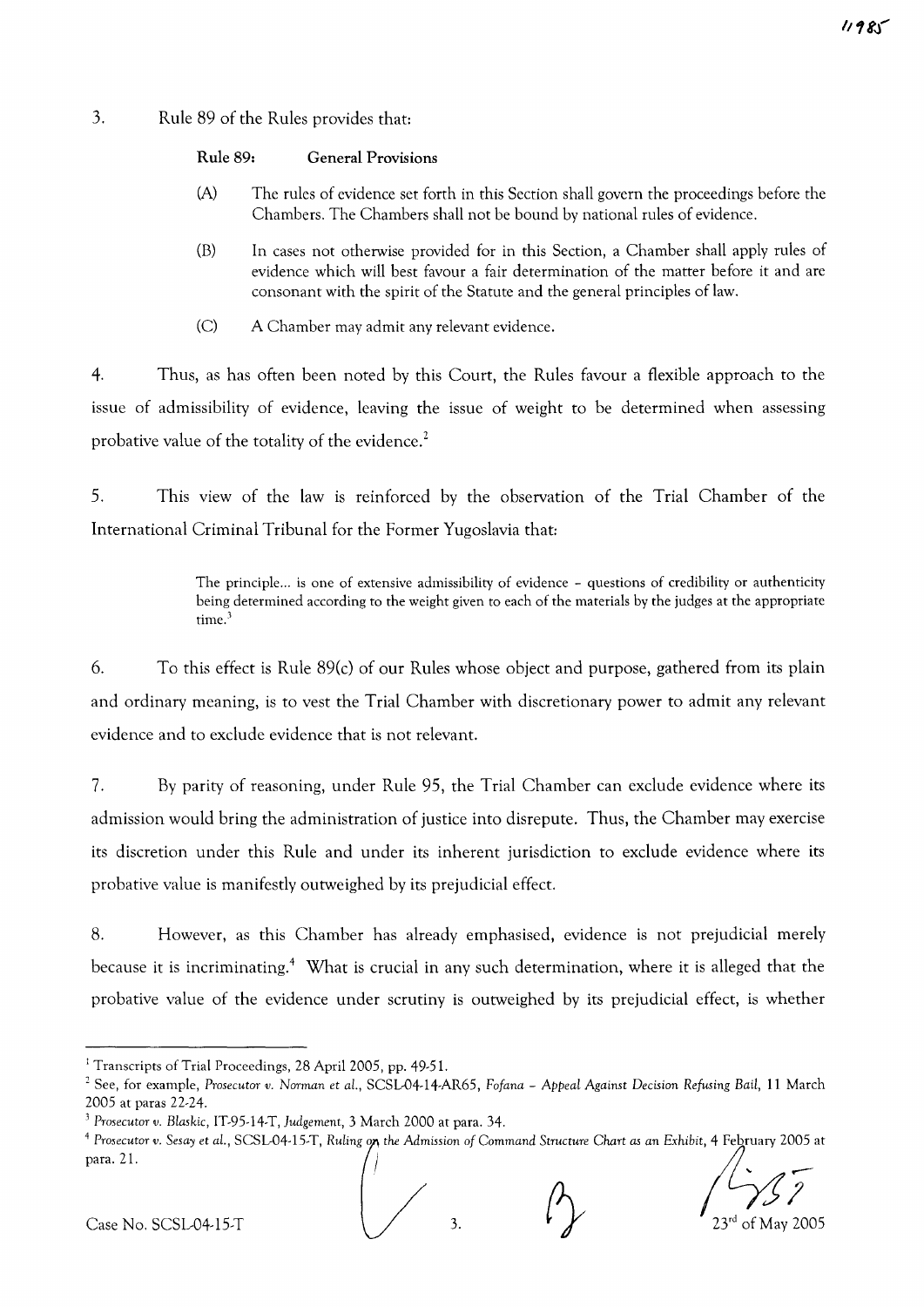admitting the evidence will impact adversely and unfairly on the integrity of the proceedings before the Court.

9. Counsel argued that the evidence relating to the seizure of the medicine by the Third Accused from the Witness on the basis that it was government property has no probative value whatsoever. This Chamber disagrees. As the Appeals Chamber of this Court has stressed, while the "probative value of particular items in isolation may be minimal, the very fact that they have some relevance means that they must be available" for consideration by the Chamber.<sup>5</sup> In other words, individual pieces of evidence that may at first appear to have little probative value may later be of greater probative value when assessed in conjunction with all of the other evidence before the Court.

10. The Chamber finds that the evidence of the alleged theft of the medicine may, as the Prosecution submitted, be evidence of looting, as charged in count 14 of the Amended Consolidated Indictment. The Chamber is also of the opinion that the fact that the medicine was allegedly seized as "government property" may also have some probative value. It is also plausible to conjecture that the evidence may be relevant to the role that the Third Accused played within the RUE

11. On the issue of its prejudicial effect, the Chamber cannot fathom how the alleged theft demonstrates that the Third Accused is a person with a spiteful nature. This Chamber is composed of professional judges who are certainly capable of not drawing inferences without proper evidentiary basis or foundation.<sup>6</sup>

12. In conclusion, therefore, the Chamber is satisfied that the evidence in question may be relevant to the facts in issue and the relevant charge in the Indictment. We are, likewise, satisfied that the prejudicial effect of the admission of the evidence does not outweigh its probative value.

13. The Chamber therefore finds that the application of the Defence lacks merit. The evidence relating to the alleged theft of the medicine from the Prosecution Witness will be admitted in evidence. The Chamber wishes to emphasise that a final determination of its relevance, reliability

 $<sup>5</sup>$  Id. at para 23.</sup>

<sup>6</sup> *Prosecutor v. Gbao,* SCSL -2003-09-1, *Order* on *the Urgent Request for* Direction on *the* Time to *Respond* to *and/or an* Extension on Time for the Filing of a Response to the Prosecution Motions And The Suspension of any Ruling on the Issue of Protective Measures that may be Pending before other Proceedings before the Special court as a Result of Similar Motions Filed to those that have been Filed by the Prosecution in this Case, 16 May 2003 at p. 2. See also Judge Richard May and Marieke Wierda, International Criminal<br>Evidence (New York: Transnational Publishers, 2002) at para. 4.09.